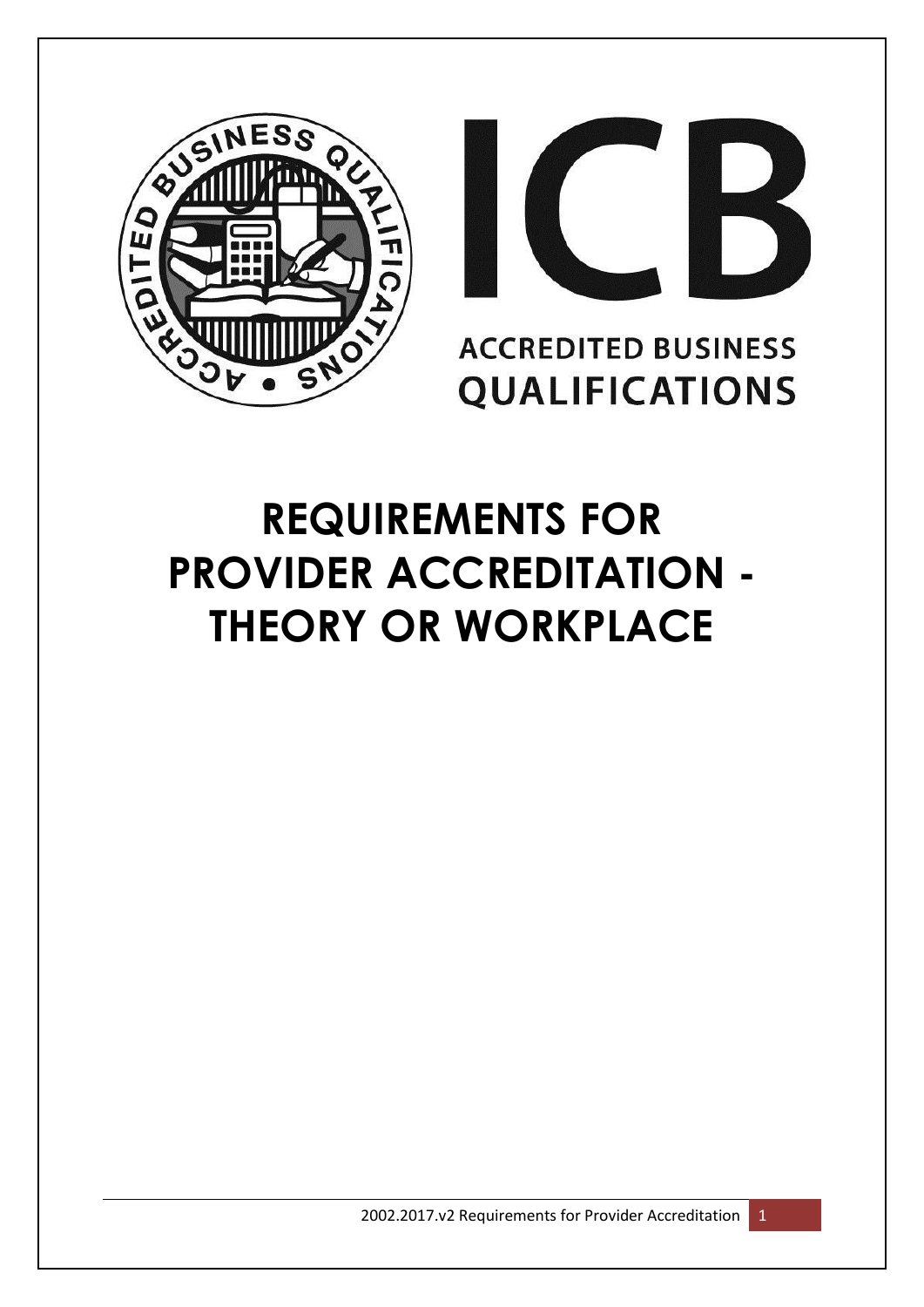#### **1. APPROVAL OF PROVIDERS**

Are you interested in being accredited as a: **Theory** training provider (classroom-based and/or correspondence) or **Yes/No Workplace** provider (learnership practical on-the-job training) **Yes/No** 



How did you hear about the ICB?

All organisations intending to offer ICB's qualifications and learnerships are required to first be accredited by our Institute, to offer them.

Applications for accreditation will be considered by the ICB upon receipt of all 3 of the following items:

\_\_\_\_\_\_\_\_\_\_\_\_\_\_\_\_\_\_\_\_\_\_\_\_\_\_\_\_\_\_\_\_\_\_\_\_\_\_\_\_\_\_\_\_\_\_\_\_\_\_\_\_\_\_\_\_\_\_\_\_\_\_\_\_\_\_\_\_\_\_\_\_\_\_\_\_\_\_\_\_\_\_\_\_\_

- 1. the correctly and fully completed accreditation application form,
- 2. all required supporting documentation and
- 3. *t*he fee, as stipulated in the application.

For provider fees also refer to our **Prospectus** (www.icb.org.za)

#### Missing documentation:

Within 2 weeks of the above three items being received, the ICB shall advise the prospective provider if any of the supporting documentation is missing, and they need to submit such documents within 2 weeks. **Important to note please** that should this deadline not be met, the application will default to "declined" and the fee forfeited. Should a prospective provider want to resubmit after the deadline they shall be required to:

- get approval in writing from the ICB of a new deadline (no longer than 1 month)
- pay a late penalty fee of R750

#### All documentation received:

Once the above is *all* received, the information will be assessed and the provider will be given feedback within 1 month as follows:

- If the application meets the ICB criteria, a site monitoring visit will be arranged as advised below.
- If the application does not meet the ICB criteria, we will request additional documentation/information. Provider has 1 month to submit this.
- The second submission will again be reviewed by the ICB within 2 weeks and either approved or deemed unsuccessful.
	- o Should it be unsuccessful, and the provider wishes to submit additional or late information to be reconsidered, a complete new file will have to be submitted with a re-submission fee of R1500.
	- o Should it be approved i.e. ICB is satisfied that the desktop evaluation has met the required criteria, we will schedule a site monitoring visit to evaluate the available resources and premises for suitability, within 1 month.
- One opportunity will be given to remedy any findings arising out of the site monitoring visit, within 1 month.
- Final outcome will be advised in writing.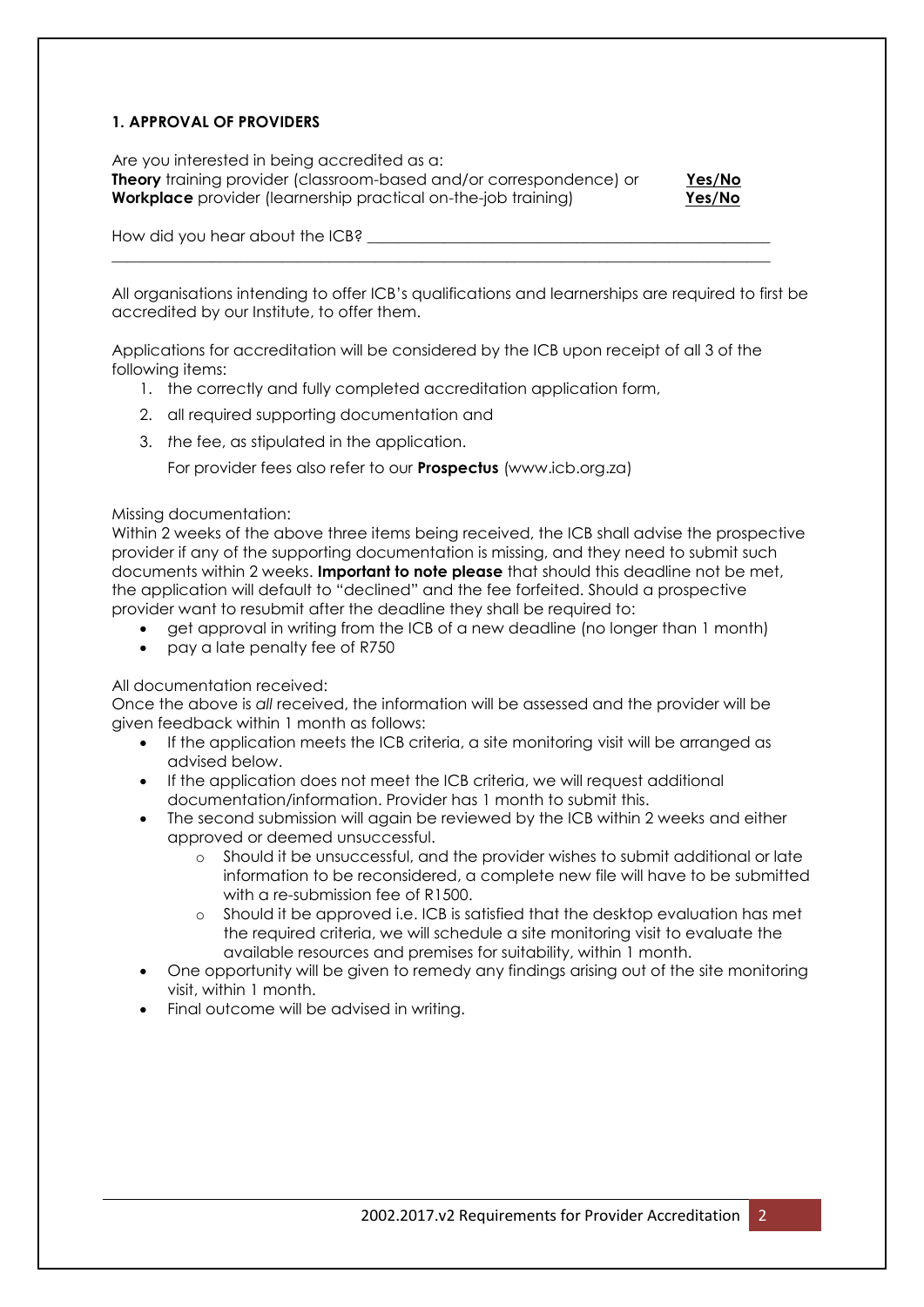Approved or unsuccessful:

- Even if the application is deemed unsuccessful, the application fee is nonrefundable.
- Providers may appeal against the outcome of the application, in writing to the Academic Board, within 1 month of the outcome.
- Annual accreditation renewal fee is payable in January of each calendar year.
- Providers that are approved will be allocated a unique Registration Number and receive an Accreditation Certificate.

Types of Providers:

- Theory Training providers provide tuition towards the theory assessments in accordance with the outcomes of each learning area of the qualifications e.g. Universities, TVET colleges, Private Providers
- Workplace Training Providers provide practical experience in the workplace for learnerships e.g. Employers/Companies
- Both Theory and Workplace Provider provide tuition as well as practical experience within their own organisation towards the practical component of the learnership. This type of provider will be required to comply with the requirements for both a theory and a workplace training provider.

### **2. REQUIREMENTS OF THEORY TRAINING PROVIDERS**

Providers are responsible for:

- Providing qualified personnel to offer tuition and guidance to learners studying for ICB's qualifications
- Providing assessment facilities for learners for the ICB assessed assessments
- Ensuring staff training and development programmes are available for all personnel involved in the training and administration of learners
- Providing required administrative procedures to ensure the delivery of the programmes and qualifications
- Where appropriate, providing Computer and Information Technology facilities and other appropriate learning resources
- Ensuring that learners are registered with ICB
- Ensuring that learners are registered for the theory assessments in accordance with the relevant ICB policies and procedures
- Security of assessment papers before and after assessment
- Invigilation of assessments by person/s independent of person facilitating learners
- Dispatching completed Portfolios of Evidence to the ICB for assessment in accordance with the prescribed timetable

#### **3. REQUIREMENTS OF WORKPLACE TRAINING PROVIDERS**

Providers are responsible for:

- Confirming that a theory provider has been appointed for the qualification.
- Managing all aspects of the practical component in line with ICB's Learnership Policy and Procedure
- Providing appropriate resources (human, facilities, equipment, information) to facilitate the practical component and completion of the prescribed Portfolio of Evidence
- Providing practical experience towards the outcomes of each of the prescribed learning areas
- Submitting the completed workplace Portfolio of Evidence to the ICB for assessment

#### **4.OVERVIEW OF DOCUMENTS REQUIRED BY THEORY AND WORKPLACE PROVIDERS**

The theory training provider is to submit the following documents with the application.The workplace training provider does the same, however the documents marked with an asterisk may be viewed during the initial monitoring visit.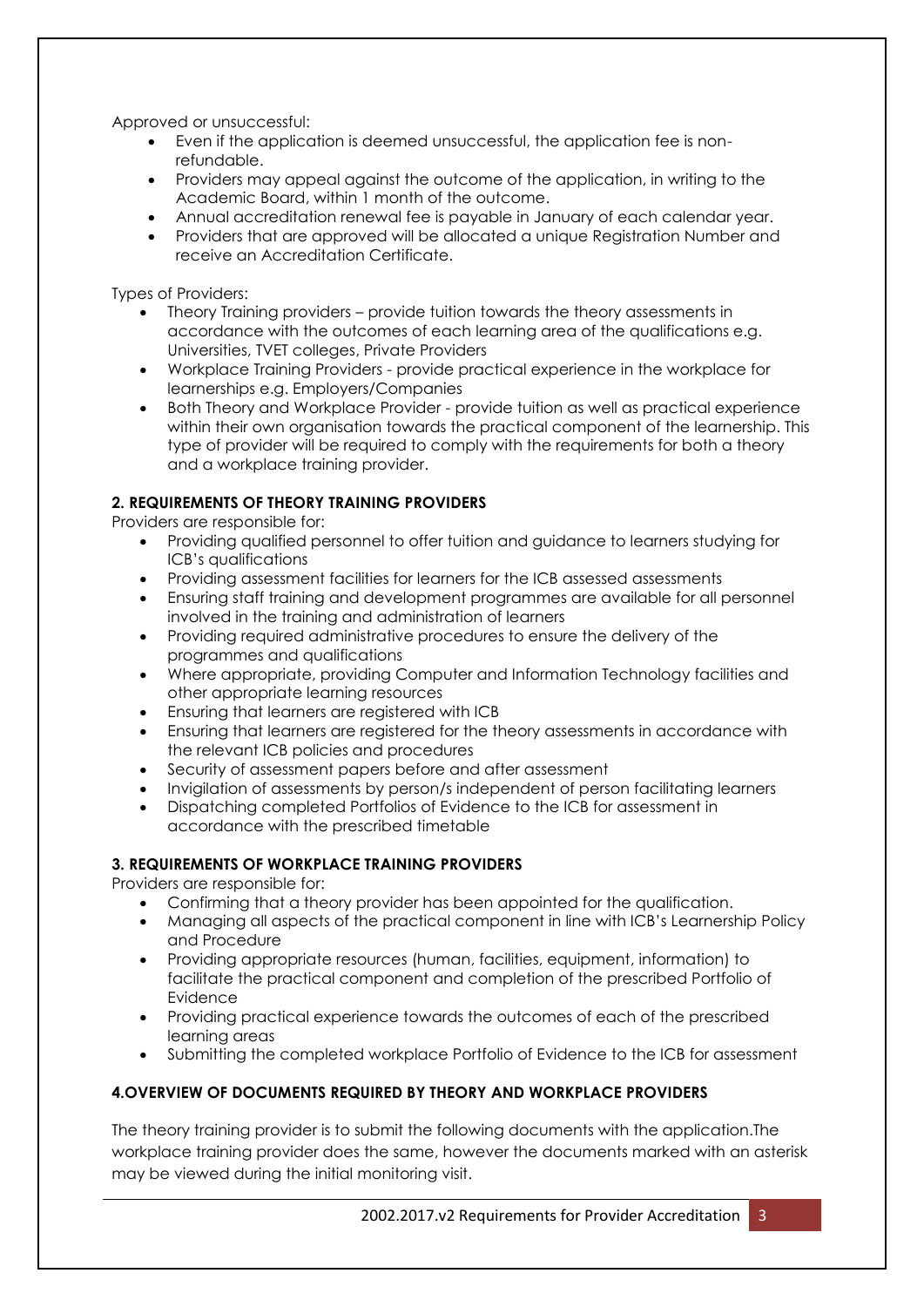#### **LIST OF ANNEXURE'S**

| <b>Description of requirements</b>                       | <b>Theory</b> | Workplace     |
|----------------------------------------------------------|---------------|---------------|
| ICB Learnership Policy and Procedure                     | N/A           |               |
| ICB Quality Monitoring Visit-Policy, Procedure and Forms |               |               |
| ICB Provider Standard Operating Procedures Agreement     |               | N/A           |
| <b>ICB Examination Policy</b>                            |               | N/A           |
| ICB Assessment Invigilation and Irregularity Policy      |               | N/A           |
| ICB Provider Portal User Registration form               |               | N/A           |
| ICB Tutorial - Provider Portal Procedures                |               | N/A           |
| <b>ICB Curriculum Statements</b>                         |               | N/A           |
|                                                          |               |               |
| Proof of Accreditation fee                               |               |               |
| Lists of additional sites                                |               |               |
| Proof of ownership of sites or lease agreement/s         |               | At site visit |
| List of facilitators                                     |               | N/A           |
| Copies of CV of the facilitators (including the          |               |               |
| qualifications and proof of qualifications)              |               | N/A           |
| Proof of legal status                                    |               |               |
|                                                          |               |               |
| <b>CIPC Certificate CM29</b>                             |               |               |
| Proof of ID Directors/Members/Trustees(if no CM29)       |               |               |
| Proof of registration with another ETQA or QAP           |               |               |
|                                                          |               |               |
| Extension of scope letter                                | N/A           |               |
|                                                          |               |               |
| Organisation flowchart/ organogram                       |               |               |
|                                                          |               |               |
| Proof of registration with DHET                          |               | N/A           |
| Staff Recruitment and selection policy                   |               | *             |
| Staff Performance Management System                      |               |               |
|                                                          |               | $\ast$        |
| <b>Staff Disciplinary Policy</b>                         |               |               |
| <b>Staff Grievance Policy</b>                            |               | $\ast$        |
|                                                          |               |               |
| Learners Disciplinary Policy                             |               | *             |
|                                                          |               |               |
| Learners Grievance Policy                                |               | $\ast$        |
| Occupational Health and Safety Regulations               |               |               |
| Letter advising why no Occupational Health & Safety      |               |               |
| (OHS)                                                    |               |               |
| Proof of payment of Skills Development Levy (SDL)        |               |               |
| Application to register for SDL/PAYE                     |               |               |
| SARS declaration - Exempt from SDL                       |               |               |
|                                                          |               |               |
| <b>Financial Viability: Theory Providers</b>             |               |               |
| <b>Audited Financial Statements</b><br>1.                |               |               |
| 3 months bank statements in the name of the              |               |               |
|                                                          |               |               |

2002.2017.v2 Requirements for Provider Accreditation 4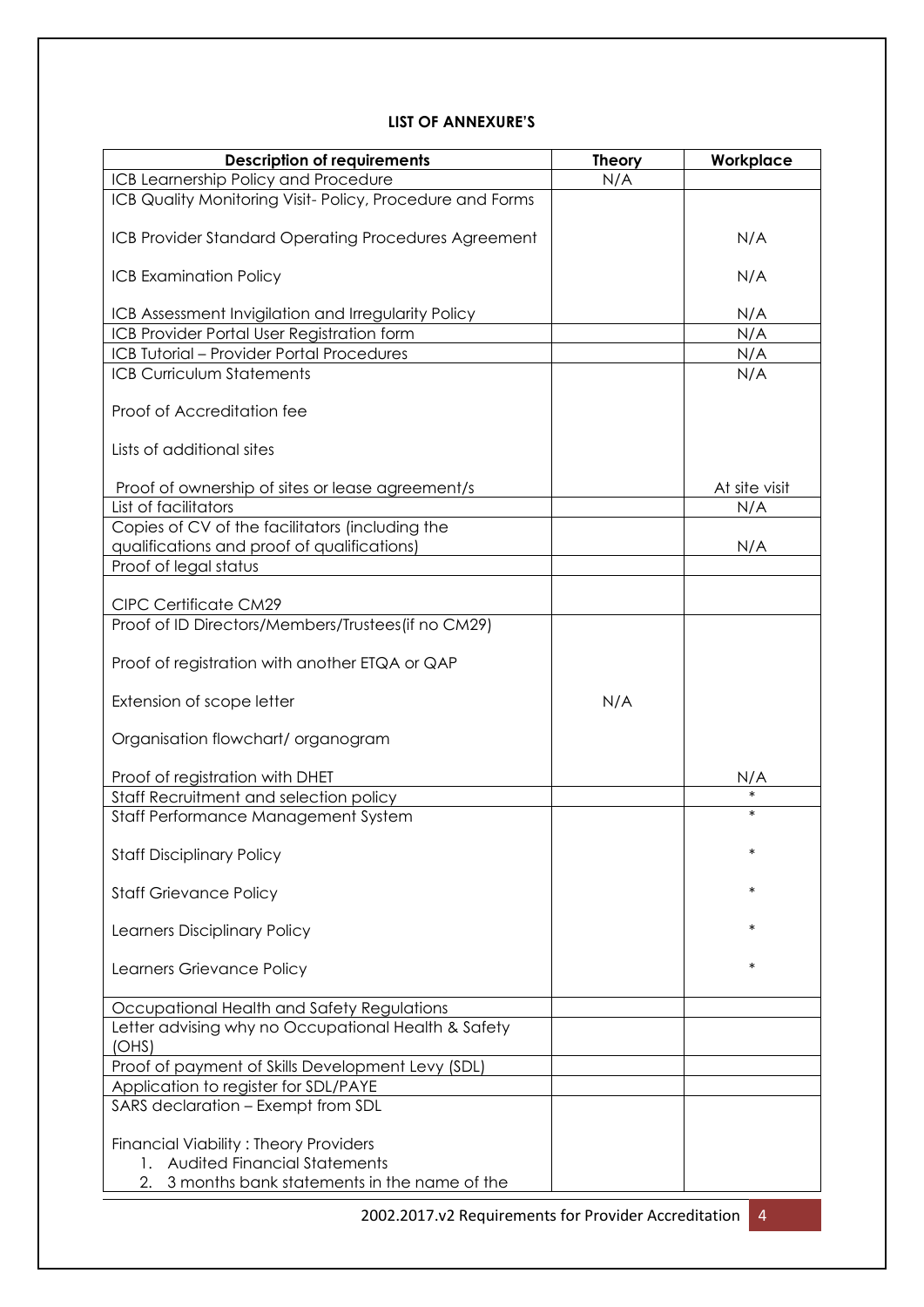| entity Should the business be starting up or the       |     |     |
|--------------------------------------------------------|-----|-----|
| above do not support financial viability we shall      |     | N/A |
| require:                                               |     |     |
| 1. Business Plan - 2 years and/or                      |     |     |
| 2. Budget and/or                                       |     |     |
| 3. Cash Flow Forecast and/or                           |     |     |
| 4. A bank guarantee (if requested)                     |     |     |
| <b>Financial Viability: Workplace Providers</b>        |     |     |
| 1. Audited Financial Statements and/or                 |     |     |
| 3 months bank statements in the name of the<br>2.      |     |     |
| entity and/or                                          | N/A |     |
| 3.<br>Confirmation of proof of funds allocated for the |     |     |
| learnership                                            |     |     |
|                                                        |     |     |
| <b>Tax Clearance Certificate</b>                       |     |     |
|                                                        |     |     |
| List of facilities for learners                        |     |     |
|                                                        |     |     |
| List of other facilities for learners                  |     |     |
|                                                        |     |     |
| Learner induction programme                            |     |     |
|                                                        |     |     |
| Other forms of learner support                         |     |     |
|                                                        |     |     |
| <b>Training of Mentors</b>                             | N/A |     |
|                                                        |     |     |
| Provisions made to encourage learners re: Ethics       |     |     |
| Management of ICB assessments                          |     |     |
| Organisation's Learnership                             |     |     |
| administration/implementation policy                   | N/A |     |

#### **5. LEGISLATION**

Providers will at all times meet the requirements of current legislation and regulations. Providers who are non-South African citizens will need to provide a valid work permit or proof of residency.

#### **6. MONITORING**

An ICB representative will visit providers. The ICB Representative will focus on confirming that the accredited providers will and are continuing to operate in accordance with the information provided in their Application for Accreditation and that good standards exist.

## **7. COPYRIGHT**

Any documentation, including but not limited to, assessments, materials, portfolios and policies which the copyright, including design right and all other rights, are vested in the ICB shall not be reproduced, disseminated or used either for the purposes of developing any further materials or any other purposes whatsoever without the written permission of the ICB.

#### **8. APPLICATION FORMS**

The ICB will provide the Application for Accreditation upon acceptance (below) of these "Requirements for Provider Accreditation."

NAME: \_\_\_\_\_\_\_\_\_\_\_\_\_\_\_\_\_\_\_\_\_\_\_\_\_\_\_\_\_\_\_\_ COMPANY NAME: \_\_\_\_\_\_\_\_\_\_\_\_\_\_\_\_\_\_\_\_\_\_\_\_\_